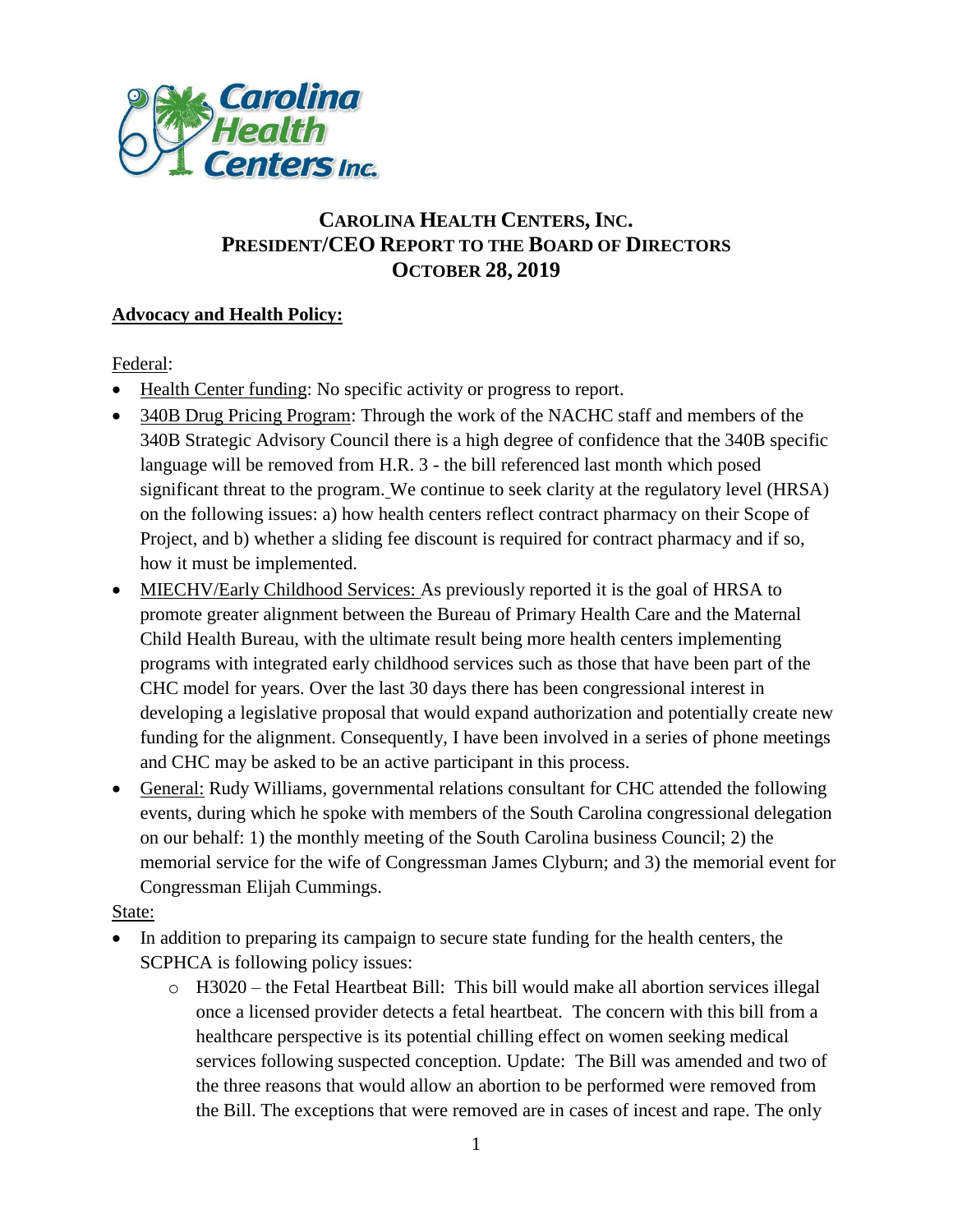remaining exception for performing an abortion would be in cases where the life of the mother is at risk. The Bill will now go to the full Senate Medical Affairs Committee where it is expected to pass and be placed on the Senate Calendar in January. Given the amount of concern about removing these exceptions, we should expect a long floor debate in the Senate. This means there is the potential for a "legislative log jam" with very limited legislation moving through the Senate until this matter is resolved.

- o Multi-state provider licensing compact: No progress to report.
- o S359: This is the Senate bill which passed last session that prohibits PBMs from discriminatory reimbursement of independent pharmacies. We are following the Department of Insurance's development of the PBM Regulations as mandated by Senate Bill 359, which were scheduled to be posted last Friday. These regulations will determine the force with which we can expect this protective statute to be enforced.

# **CHC Staff and Leadership Development Activities:**

- The fall 2019 Corporate-wide Staff Meeting was held on Tuesday, September 24<sup>th</sup> with full attendance and active participation among all break-out sessions.
- Leadership Team annual performance appraisals are underway. Self-evaluations have been distributed to all, four of which have been completed the process is complete three of the senior team member. The fourth will be completed by the end of this week with the fifth pending.
- Plans are underway for a senior leadership team-building and planning day to be held following the completion of our operational site visit and prior to the end of the year. I have been conducting preliminary assessments and research in preparation for that meeting.

#### **Strategic and Operational Activities**

- Administration:
	- o Primary focus of administration has been preparation for the upcoming operational site visit.
	- o Due to an unexpected complication, the new board member orientation that was scheduled for October 16 will be rescheduled for early January.
- Department of Pharmacy:
	- o Continuing to monitor growth of affiliated pharmacy business.
- Department of Family Medicine:
	- o No specific activity to report.
- Department of Pediatrics:
	- o No specific activity to report
- Behavioral Health: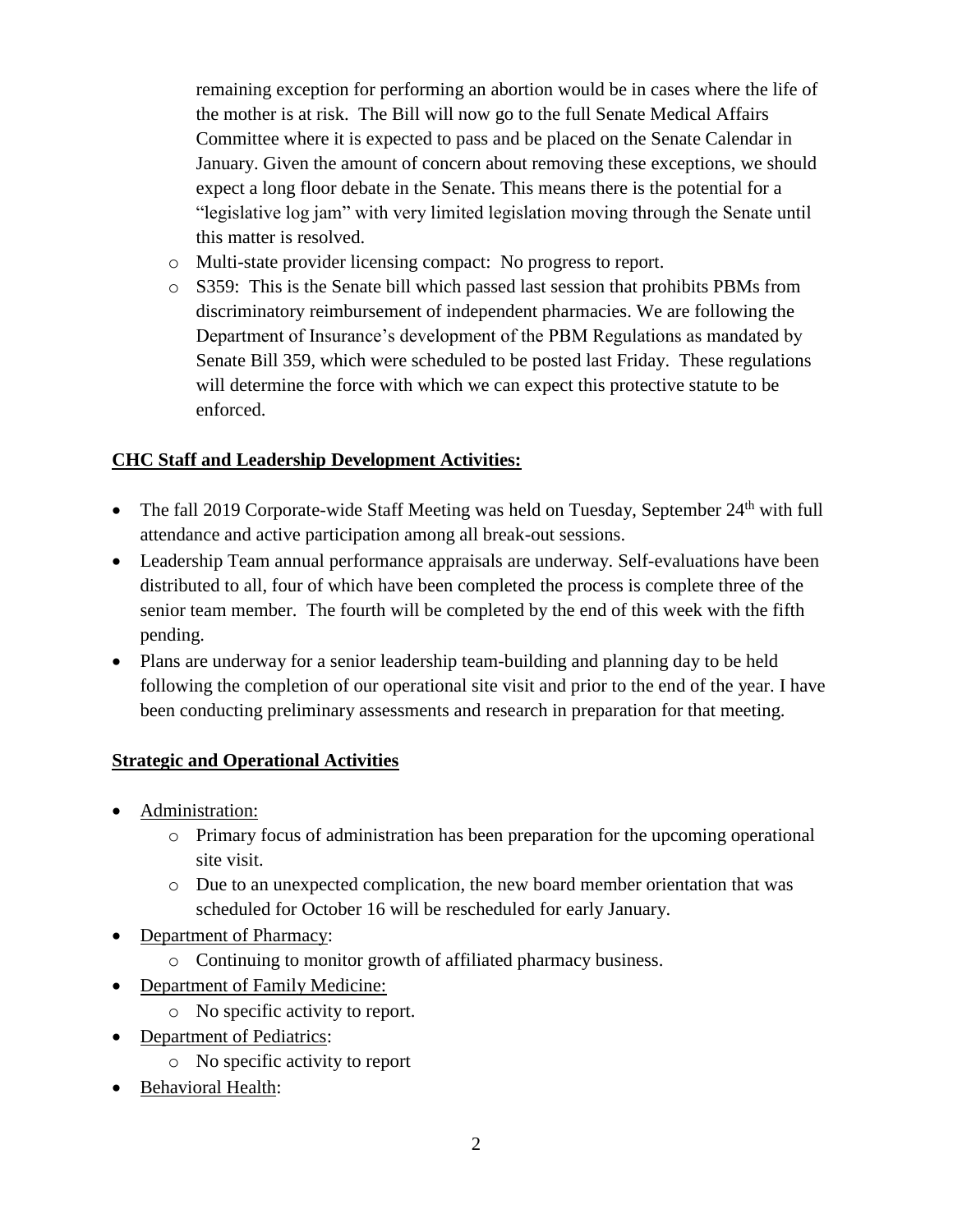o Newly hired behavioral health coordinator is in the process of conducting an assessment of the needs of our patients and the current resources in place. We plan to have a report of her findings to go over with the senior leadership team in January with the expectation that those findings along with our strategic plan recommendations will be presented to the board no later than March 2020

# **Partnerships and Affiliations:**

- CIMS:
	- o Participation in regularly scheduled meetings of the Development and Nominating Committee and Managing Partners.
- SCPHCA:
	- o Attended the 36th Annual Conference and Board Governance retreat of the SCPHCA on Friday, October  $11<sup>th</sup>$  through Sunday, October  $13<sup>th</sup>$  along with three board members – Gregory Bullard, Abby Banks, and Donna Hutchinson – and four members of the senior leadership team.

#### **Consulting:**

- Consulting engagements completed and billed during the month:
	- $\circ$  Meeting with the leadership of the 10 states that make up the Northwest Regional Primary Care Association (NWRPCA) and the Community Health Association of the Mountain and Plains States (CHAMPS) to discuss strategies in support of greater integration of pharmacy with the primary care medical home. Fee  $= $750$ .
	- o Speaking engagement on The Essential Role of Finance and Operations in Optimizing Health Center Pharmacy Programs for the NACHC FOM/IT Annual Conference.
	- o Facilitated preparation for monthly NACHC 340B Office Hours in the absence of the NACHC staff assigned to the project.
- Consulting engagements in process:
	- o Under contract with the Pennsylvania Association of Community Health Centers to develop a comprehensive statewide 340B training program that will consist of several topic specific webinars and conclude with a face-to-face capstone summit in January 2020. Total fees  $= $7,500$ 
		- Needs assessment survey developed and distributed to membership on July 15, 2019 and initial analysis and research complete.
		- First two webinars are complete and received positive reviews and the  $3<sup>rd</sup>$  is scheduled for this current week.
	- o Design and coordination of Community Health Center Expert Sessions for the 340B Coalition 2020 Winter Conference. Negotiations secured an increase in the health center programming to three sessions. Consulting fee  $= $6,875$  plus waiver of \$1,000 conference registration.